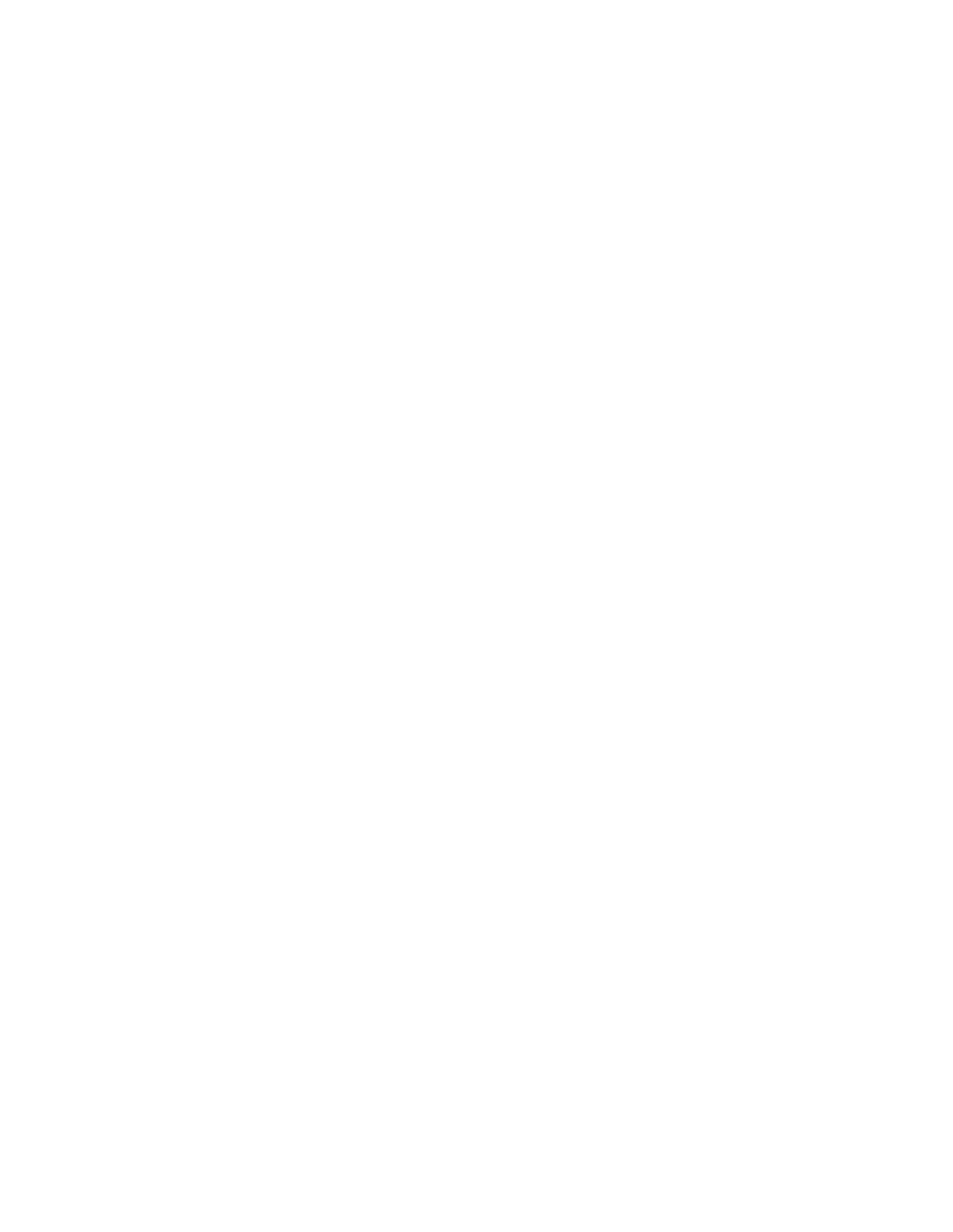# Globalizing gas – flows according to price signals

US LNG in the money; prices driven by other factors as well



**With the increasing globalization of gas, I also would like to show you this price illustration which we have used in our previous gas seminars.** 

**The bars represent the short-run marginal cost for US LNG supply to Asia and Europe.** 

**Starting in the middle with the US, there is a sourcing cost for gas at HH + a 15% cost to liquify the gas. Based on forward prices for , this sums up to 3.1 USD/MMBtu.** 

**To bring this US LNG to Asia, a shipping cost is added, resulting in a SRMC for US LNG delivered in Asia between 4.6 and 5.3 USD/MMBtu.** 

**To bring the US LNG to Europe, we need to add both a shipping and a regas cost as we are comparing with a piped gas price and not an LNG price. The SRMC in Europe is then between 3.9 and 4.3 USD/MMBtu.** 

**When comparing these SRMC with forward market prices here indicated as magenta lines, it is clear that the US LNG is in the money, but also that Asia is a premium market.** 

**There is price variation over time, and we have indicated the minimum levels and maximum levels observed over the last 2 years in the white and black lines.**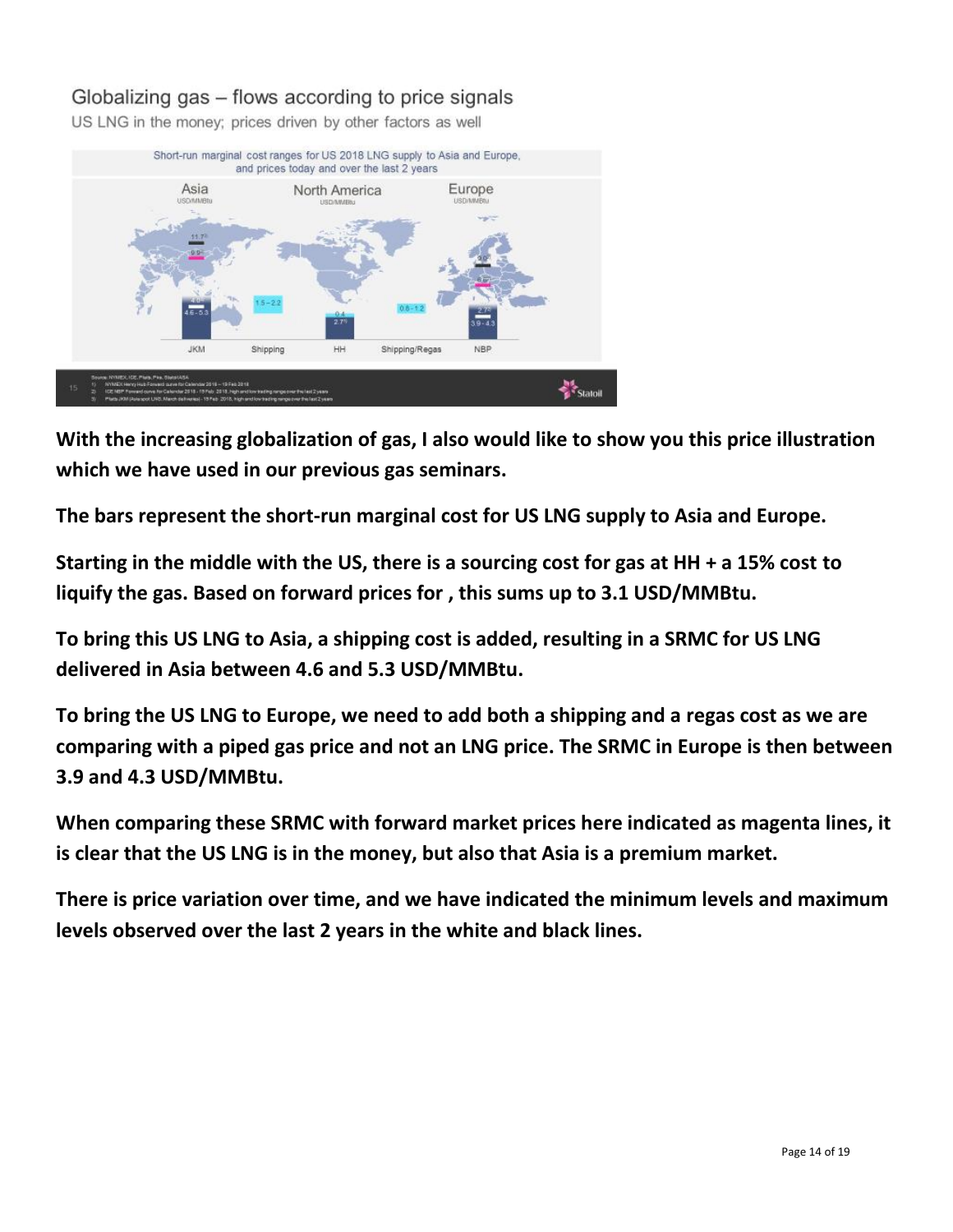

**The key messages that I hope I have been able to convey to you, and that is our expectations are**

**Firstly, that gas will be important flexible source for electricity in both the US as well as in Europe.**

**Secondly, that Asia will be the engine for global gas demand growth, China's gas demand growth substantially exceeds the US LNG exports.**

**And finally, Europe is increasingly reliant on gas imports and will face competion to attract the required LNG.**

**Before leaving the stage, I will share with you some of the long-term perspectives for gas, from Eirik Wærness' presentation.**

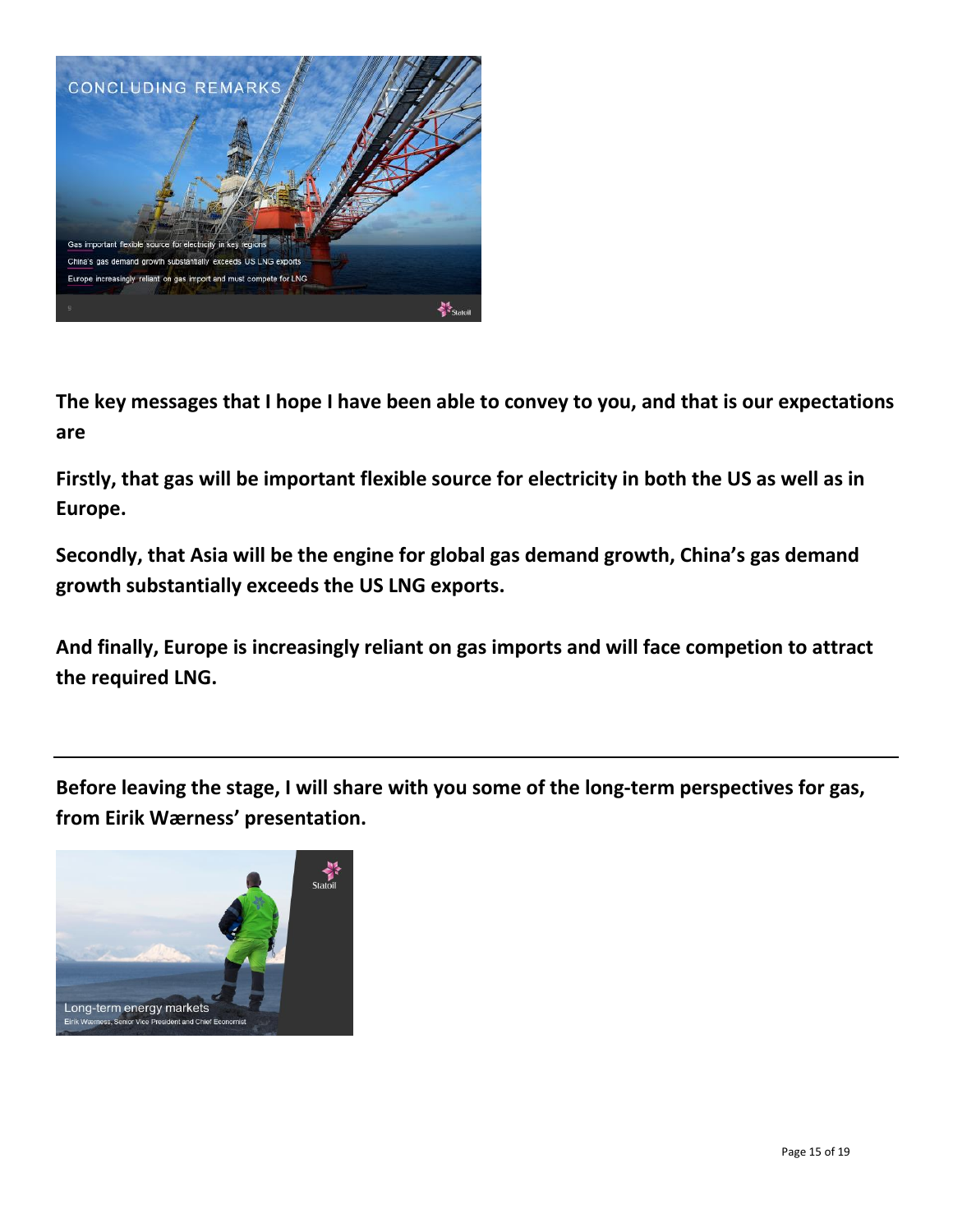#### Prices are up from the bottom – uncertainty prevails

Important: Substantial need for new investments to satisfy demand



- **In our Energy Perspectives from 2017, we extended the time horizon with 10 years, going all the way to 2050. Here I would like to draw your attention to the illustration on the right hand side.**
- **This illustration show in the grey area how gas production will decline based on decline rates of 3-6%.**
- **Further, the pink shaded area shows the gas demand range for our 3 EP scenarios up to 2050.**
- **And the white area shows the gap that needs to be filled with new supply.**
- **Over the long term, there is a significant need for new production capacity, irrespective of scenario**
- **The production declines far outweigh any demand reduction**
- **In a 2-degree scenario (the lowest demand level), we might need to deliver 50% more new gas supplies over the next 35 years than the accumulated deliveries from the US, Russia and Middle East combined over the last 35 years.**
- **This is a huge challenge**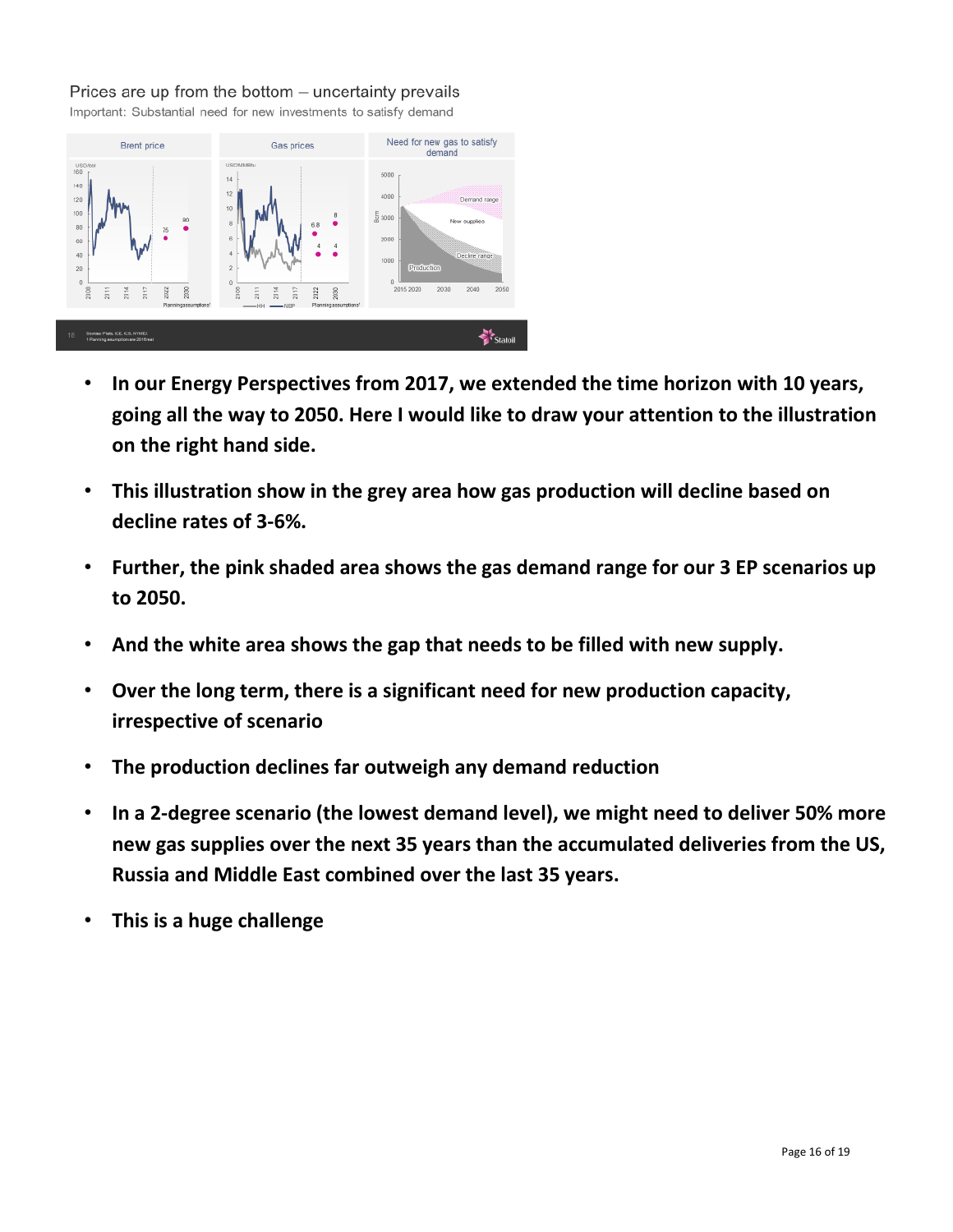#### Asia, and China, play an important role in our energy future

Growing gas demand in all scenarios - part of the energy transition



**Our long-term energy future will be determined in Asia.**

## **A bit of background:**

- **Half the global population lives less than 4000 kms from Hong Kong**
- **Strong economic growth and growth in energy demand**
- **Currently high use of coal as you can see on the left hand side – and there is consequently a need to reduce pollution and climate emissions**
- **So here there is a strong case for gas (and renewables)**
- **Asia has low indigenous supply – which means that there is a need for imports**

**In our scenarios for China:**

- **We see significant changes in the energy mix, with growth in new renewables and nuclear**
- **Sustainability will require a large reduction in coal use**
- **There is a large growth in gas demand towards 2050 in all scenarios. The growth is 250 – 290 Bcm growth which is ~the same as total EU imports of gas today**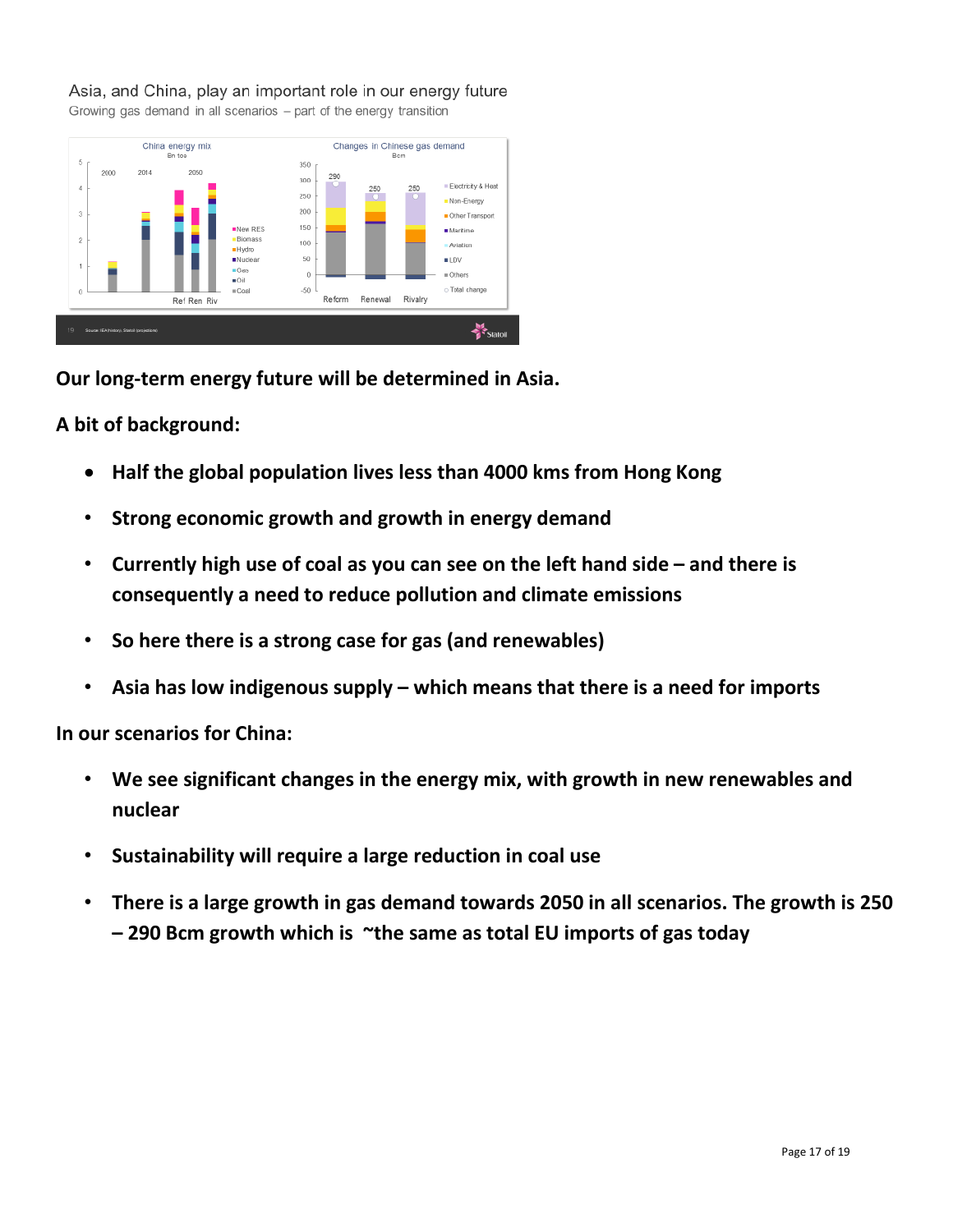### EU: Improving energy efficiency, and fuel mix changes

Electricity sector demand change key for gas development



**EU's total energy demand has probably peaked, and the future is about energy efficiency and fuel mix changes.**

**What the future will be, is uncertain**

- **For gas demand, the key is how the electricity sector and the use of gas in industrial processes, direct use in housing/office buildings etc. will develop towards 2050.**
- **In a 2-degree scenario, which is the Renewal scenario in the middle, EU is rapidly decarbonizing. 60% of the electricity generated is from intermittent renewables in this scenario. Consequently, gas demand is rapidly going down.**
- **On the other hand and as I showed you in the short-term picture, indigenous supply falls even faster, so import needs do not fall as quickly.**
- **In the other scenarios, demand is more stable, with increasing imports as a result.**

**To sum up: For Europe, we have 1 scenario, the 2-deg scenario where the gas demand is rapidly going down, and we have 2 scenarios indicating similar demand levels for gas in 2050 as today.**